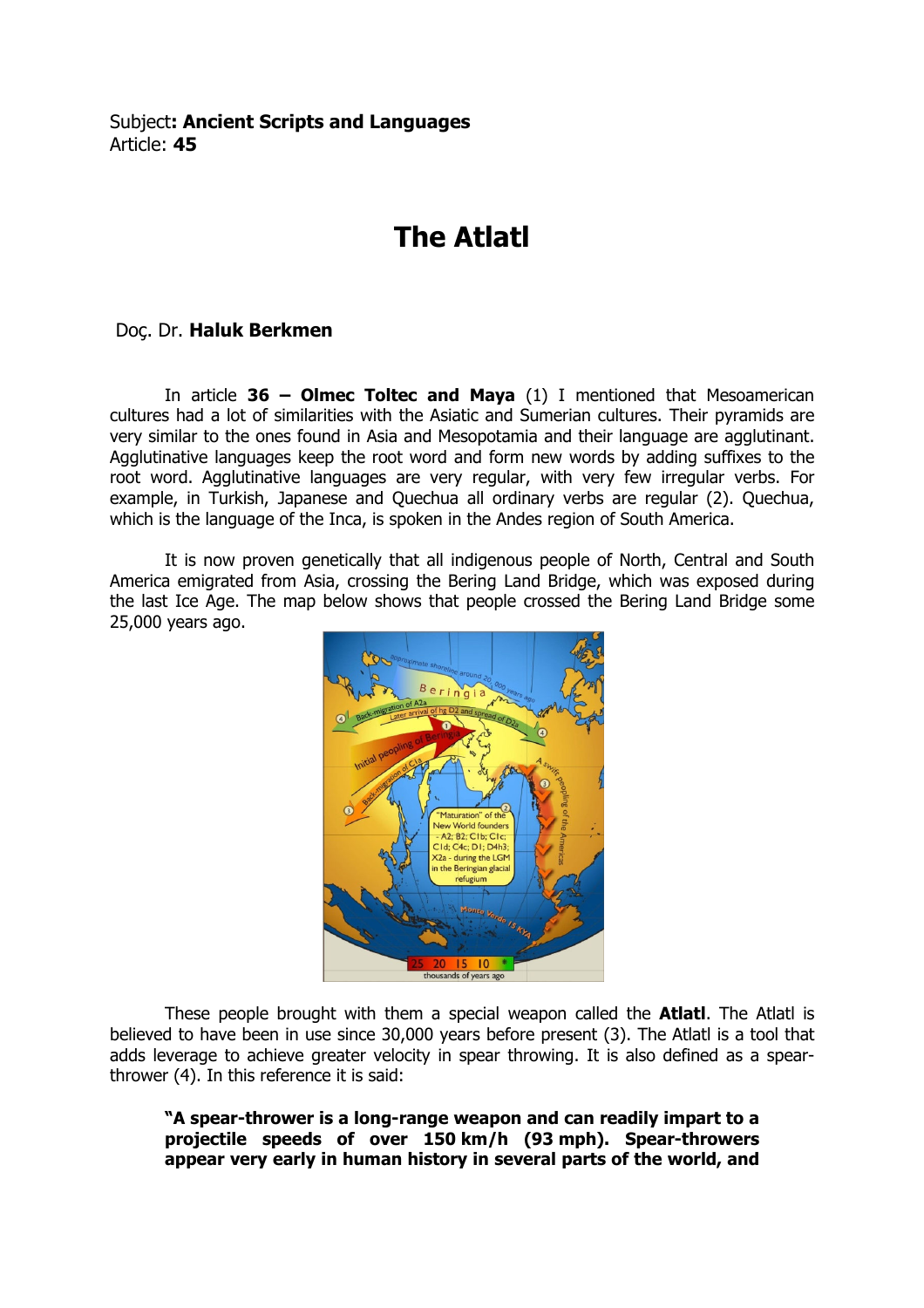## have survived in use in traditional societies until the present day, as well as being revived in recent years for sporting purposes."

From these words we can guess that the Atlatl is an Asiatic weapon and its name should have an Asiatic origin. If we separate Atlatl into its root words we gat Atl-Atl. Atl or `atıl' in Turkish means ``run forward" as well as ``launch ahead", which perfectly fits the use of this tool. The repetition of the root word  $\pmb{A}\pmb{t} \pmb{t}$  indicates that this tool has the capacity to add extra power to the throwing arm. Below we see how this tool is used for hurling a spear.



The Maya gods, who were powerful and were believed to create havoc among people have been drawn holding this tool. Below we see two drawings of Maya-Aztec gods. Quetzalcoatl is also known as Kukulkan, and means the "Plumed serpent" in Nahuatl and Quechua. The word *kuk* means 'feather' and with the suffix *-ul*, becomes *kukul* meaning *feathered* (5). In Turkish the word *kuyruk* means 'tail' and any serpent appears exactly as an ox tail. Kan (read it as Caan) on the other hand means 'related to' or 'having the ability to' in Turkish and therefore, **Kukul-Kan** means "Having the ability to punish like a serpent". Its feathered characteristic is connected to its ability to fly, or to exist in the 'spiritual sky above'.



**Huttzilopchtlı** 

Quetzalcoatl